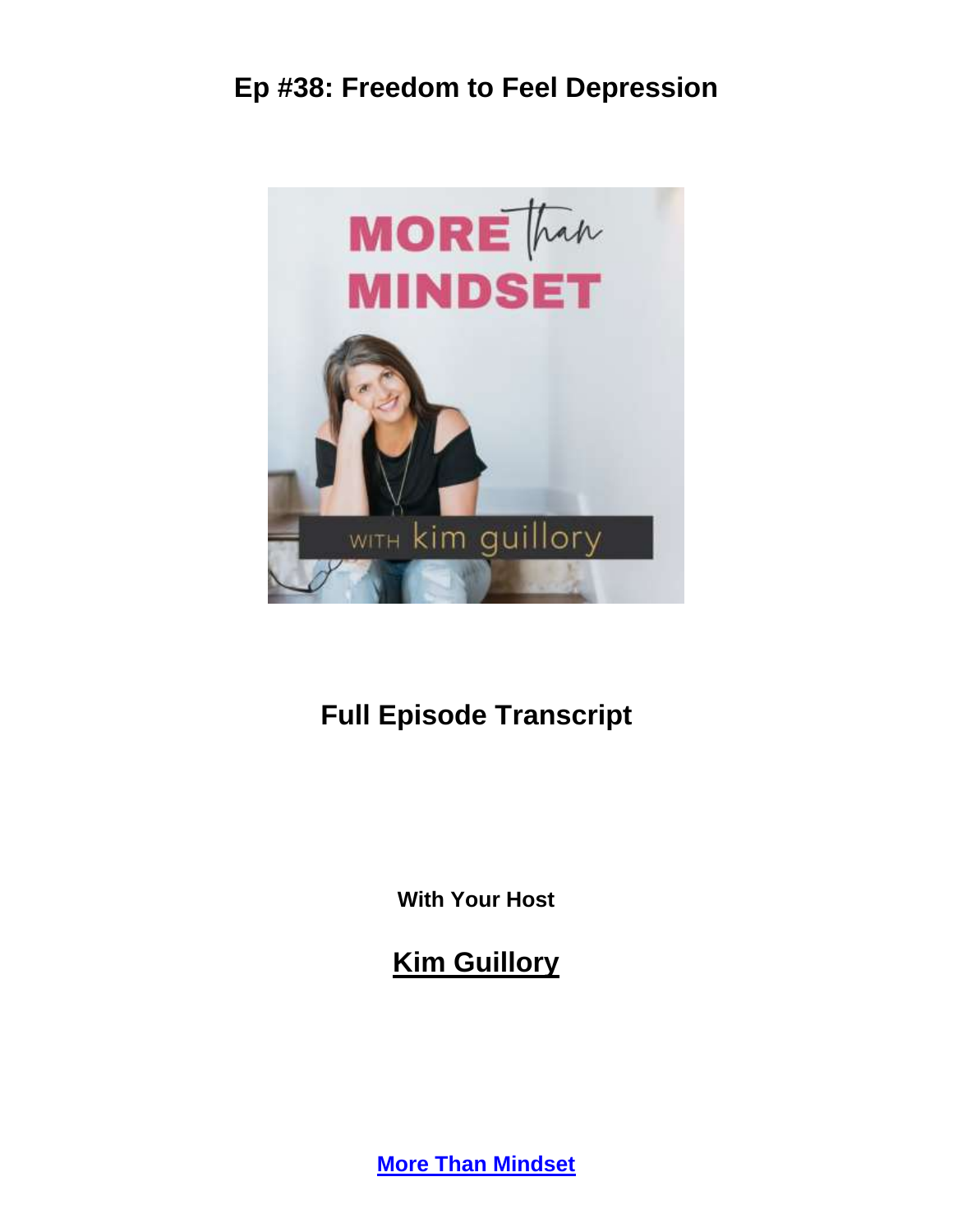Welcome to *More Than Mindset*, the only podcast that bridges the gap between spirituality and success. Go beyond the mind with clarity and confidence coach Kim Guillory and learn how to integrate your passion to serve with your skills and experience to create a business you love. Let's get started.

Hey people, how are you? It is amazing weather out here in Louisiana, guys. I have been hanging out in the sun, laying in the grass. There's a few mosquitoes. That's the only problem. But this is my favorite. My absolute number one, if I could choose any temperature in the world would be 74 degrees with a little cool breeze and warm sunshine. Perfection.

Anyway, today we are going to talk about creating more joy, ease, and being in your life and your business. I just did a Facebook Live on this. So for those who follow me on social media, you know that the month of October, I have been doing a free entrepreneur training for the entire month.

And so I come on and I do a Live on questions that are submitted to me through email or posted on my Facebook, or just from my coaches in general, all about how to create or launch a business. A successful business.

So I work with a lot of coaches and therapists - well, I train coaches, so it's that point where after they're trained and they're moving from a brick and mortar kind of business into the online business. So if we start with the foundation of what does it take, you have to kind of know the difference between the two.

And this creates a lot of nervousness and anxiety and putting yourself out there. It's kind of like - I was saying on a previous podcast, it's like trying to scream to the ocean instead of just talking to the pond. It's like so big and you can't really see who's there and what's going on, so you're kind of just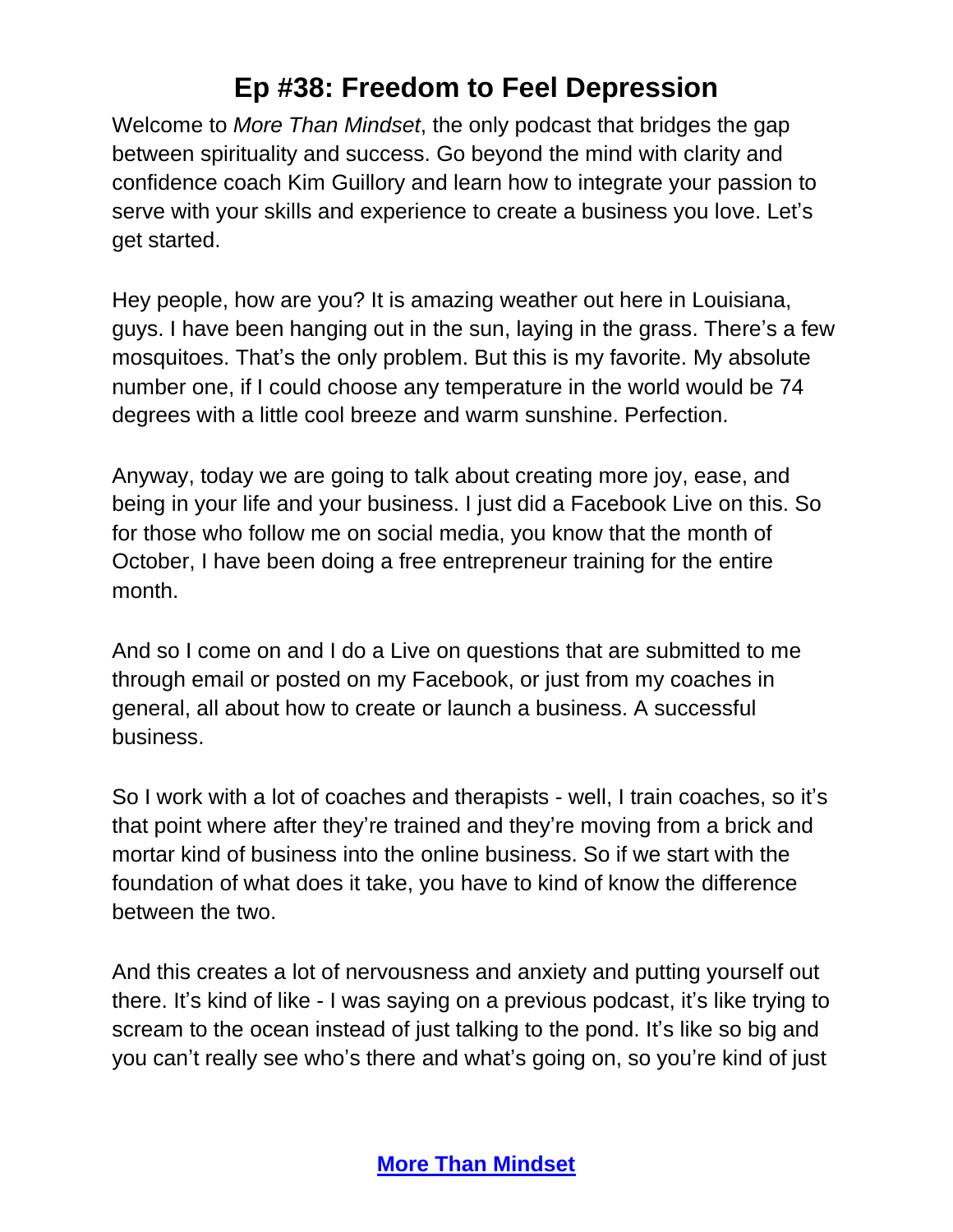shooting stuff in the dark, and it takes a whole lot of nerve and personal growth to get to that point.

So when we finish the actual training and they're very clear about what they do and they're super confident about their skill, the next layer is to sift through scarcity, doubt, fear of what other people are going to think. Because guys, this is not a little simple program. This is a transformational experience.

They come in thinking one way and we completely dissolve all that is not authentically soul essence and being. In other word, conditioning patterns, societal system, generational behavior, all of that stuff is stripped away. And when they complete this program, they are standing in this authority of the soul essence, of the person, the being, the spirituality of who they truly are and then we integrate that with their previous skills and the coach training and they take the work out into the world on the material plane.

It's pretty big. So the confidence is there. They know exactly how to use these tools. They've been personally transformed, they have the experience. They know what they're up against because they have been through it themselves. So there is no imposter syndrome that comes about because you haven't truly had the transformation and you feel like you're trying to change other people when you haven't experienced yourself. There's no doubt about that.

They have truly been through the ringer. They can all tell you. You can just reach out and say, who has done the Integrative Coach Training and tell me your experience. So once they start to put themselves out there, then all of this other stuff starts coming up.

And instead of being in the state of joy and ease and being, or even freedom of expression, there's this worry. And the worry is coming from judgment and comparison. What will they think? What should I be saying? How should I present this? I'm worried about what my family says, I'm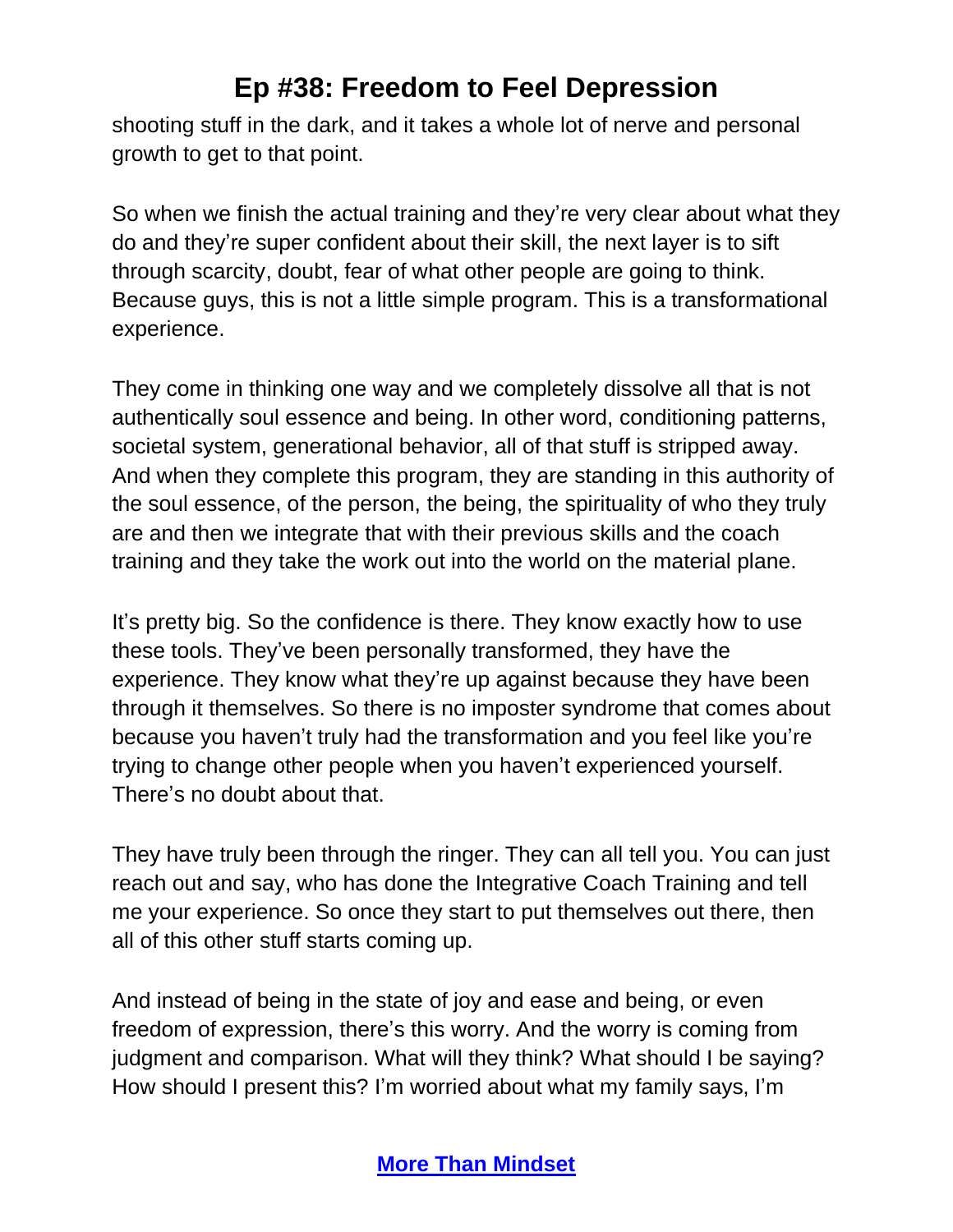worried about what my friends and they won't be able to relate to me. I'm different.

And this for sure happens. It's like an identity crisis. And the difference is the real identity is what's coming forward. And so you've been a fake person. So the person that they relate to is not even real. It's an ideal of what you thought you were. That's how it gets all messy in here.

Anyway, so what I want to do today is talk to you about creating more of this joy, ease, and being. Like the freedom to be. All of you. All of you that has come forward, all of you that you have been hiding underneath the rubble and the experiences of life. All of you that has come beyond the crisis and the trauma and the recovery and the transformation.

And not be ashamed of that. To fully stand in the power and authority of who you are as a soul being, who you are as a service provider of the work. So you become the example. You become the results of the work that you have been taken through and the work that you're offering the world.

And so this works really well for - like, the spiritual healer can understand what I'm saying. But when you're just talking about just the life coach, just a health coach, we're trained in different ways. So I've done both trainings. What I'm doing here is an integrative coach.

And so I integrate all health aspects. Mental, emotional, physical, financial, occupational, intellectual, your relationships, your personal growth, all of that is your health. So I do that from a health coach perspective. But then from the life coach perspective, I really ground you in mindset because we all know this.

We become the results of what we think. We think it, therefore we become it. And it's all because we feel it. Whatever we think we feel, and then we take action from the way that we feel. And so if you are not feeling joy and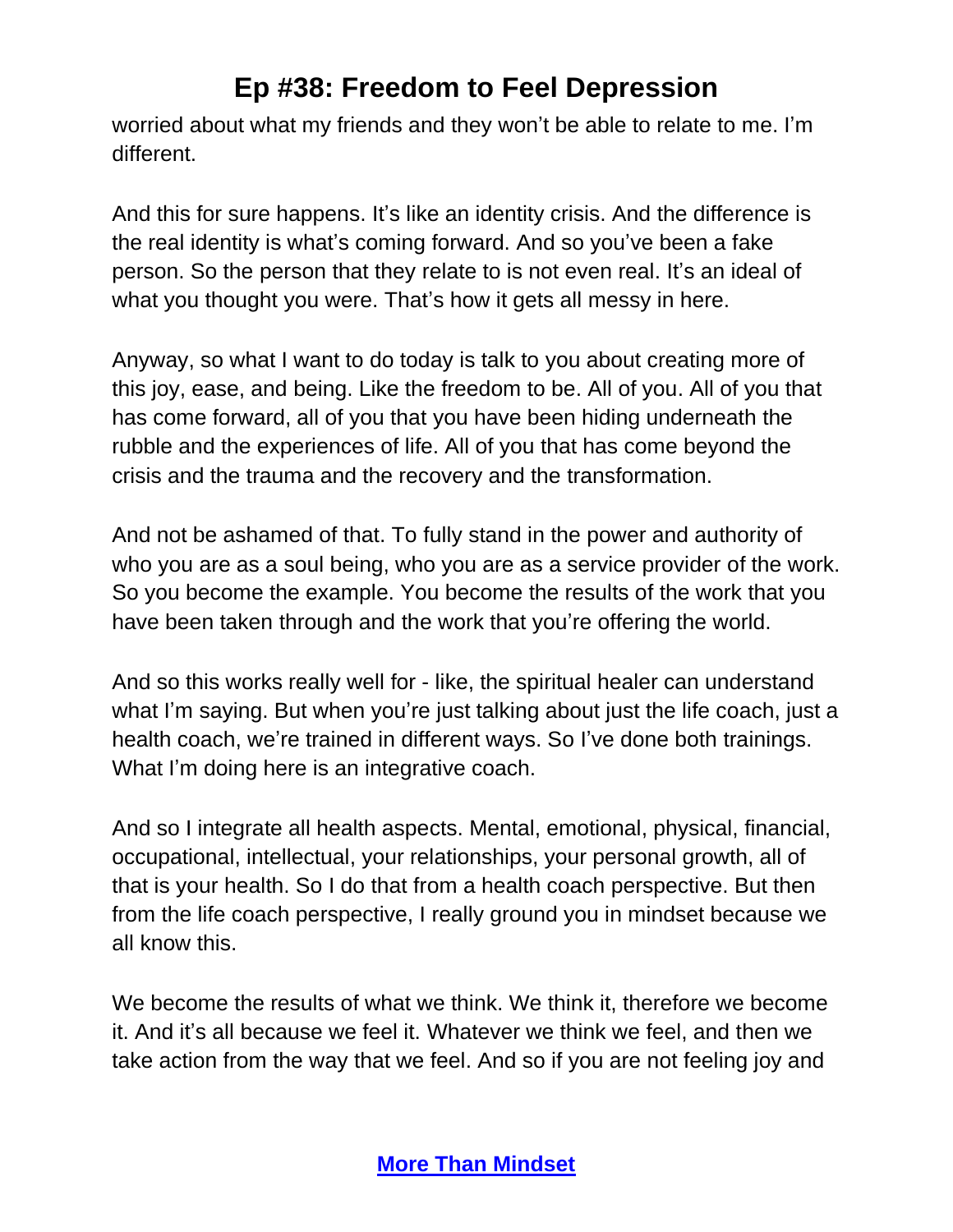ease and freedom to be in your business, it's because of your thoughts. That is true.

But it's also because of your judgment and comparison, which are your thoughts, about other people. So it's not just what you think about yourself. It's that shame of your medicine. Shame of calling yourself like, a spiritual healer or a coach or whatever your medicine is. And I use the word medicine, I throw it around like - it could land anywhere.

You think about when you are running a fever and your mom gave you Tylenol. That was your medicine. It was the thing that calms the ailments. And so it's the same thing when I'm talking about medicine in the spiritual world or in the coaching world, in the transformation, whatever it is. It's the medicine is what the coach brings to the table.

And that is likely what they have transformed from, whether it's overcoming shame or fear or doubt or abuse, neglect, sexual trauma, whatever they are bringing to the table to help you transform is their medicine. And I've noticed the reason that they do not have joy and ease and the freedom of being is because there is a shame about the medicine.

It's like niche shame. Like for me, I talk about a lot of things under the rug. I talk about rape. I talk about divorce. I talk about suicide. And all of the things, abortion, that people are afraid to talk about and so they act like it doesn't exist, which is like burying our head in the sand or throwing the dirt under the rug. Putting the rug on top.

But guys, that is denying humanity. It is denying emotion, painful emotion that comes from those events. And so, so many people now, especially through the healthcare system and the religious system, you kind of don't have a place to belong if you've sinned or if you've done wrong or if you've inflicted because there's this judgment.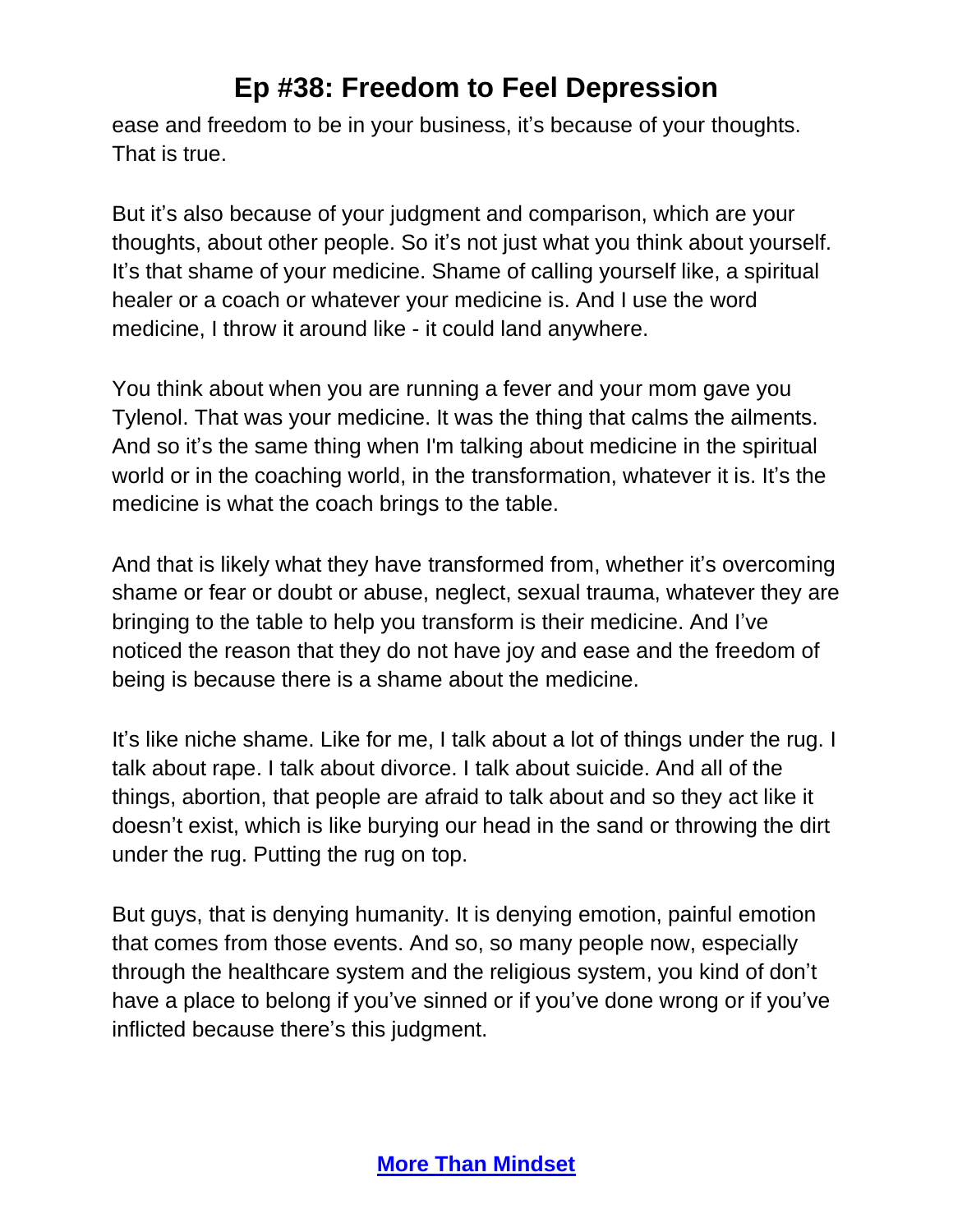And I think that's where the shame is coming from, so I'm going to use an example today because I teach better through analogies. And I want to use the example of depression. So I do work with a lot of individuals who come in with - they're highly-functioning individuals and they do really well in business, but their personal life is preventing them from taking their business further.

So there's a lot of depression and chronic pain, they have illness and disease, and that's coming on from this sort of stifling of emotions. So what's happening is they are repressing, which is - repression is an action. And it's the thing that you do to prevent a feeling. It's a way you deny emotion.

And then we have suppression. This is a noun. And suppression is like you force or put an end to the feeling, to the sensation, to the emotion. And then we talk about oppression, and oppression is like this prolonged cruelty. It's unjust subjection to this certain kind of treatment and it's this mental pressure and distress or distress.

So oppression is like the environment or the thing that happens. Oppression is a subjective treatment. It is the way it is oppressed. We live in oppression. I find here, where I live especially, I'm wondering if the land is not oppressed. And we're in financial oppression, in relationships, we're still in the he tells you what she can do kind of thing. It's still that war between the feminine and the masculine.

And that is oppression. You listen to what I have to tell you and you believe this certain way, and if you don't, I will use emotional manipulation. I will punish you, I will reject you, I will deny you, not talk to you, whatever that is. So that is oppression. When you are being controlled by an action and it's almost like a disciplinary measure. You're oppressed.

And so there's actually the state of oppression. So the reason I want to speak about this and I'm really breaking it down to all of this repression,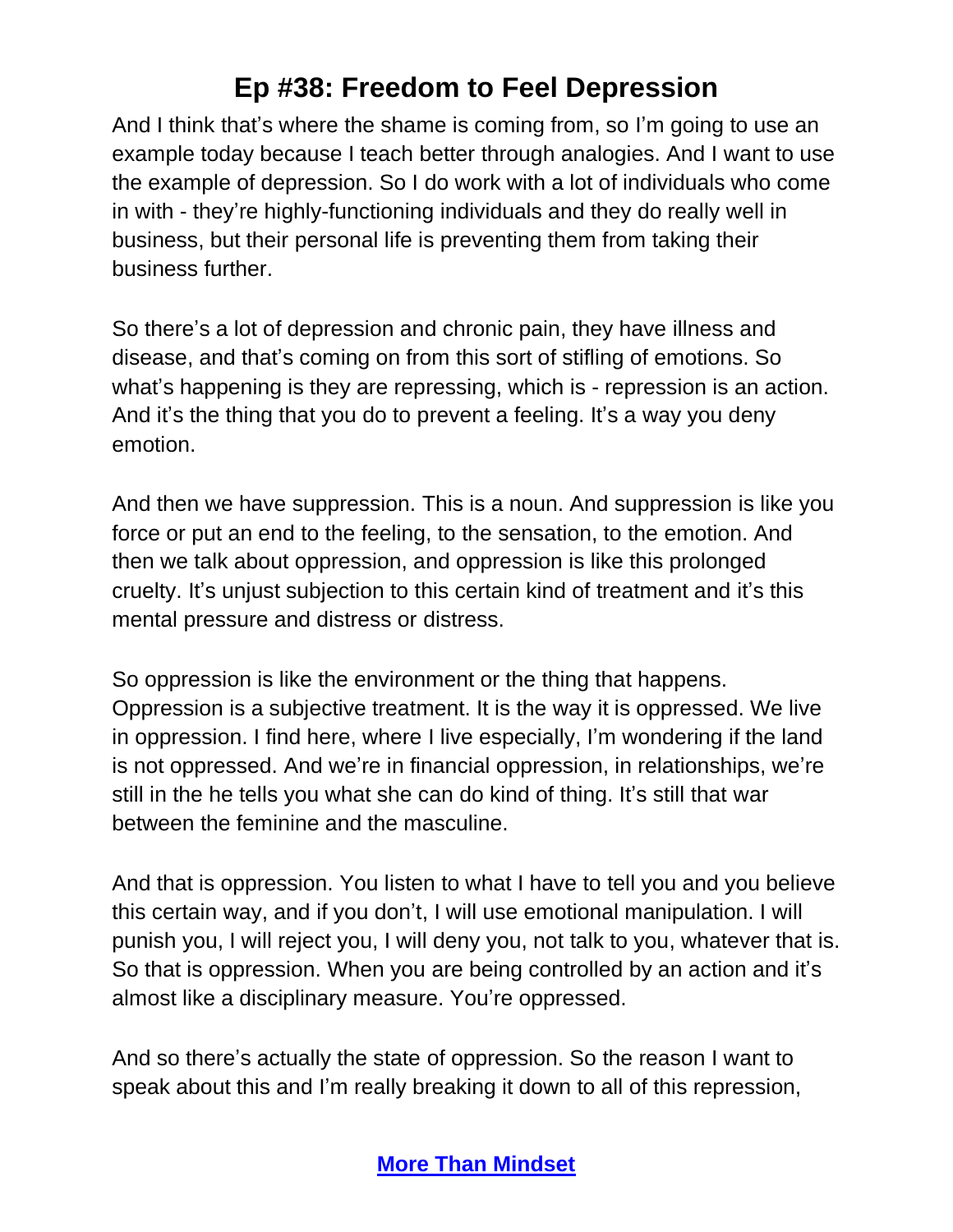suppression, oppression is because I'm leading to depression. So this was something I battled with.

Oh my god, I got the diagnosis of depression so long ago and I truly believed it. And because my mom abandoned me and then she kind of went on and did whatever, she left her kids, and so for sure, she must have been depressed. She must have been mental, there must have been something wrong with her. I'm sure the doctors would call her bipolar.

They love to flip labels around and put a tag on and give them some medication and send them off into the world rather than really digging up the root cause of why is the behavior happening at all? Like, why are these results - why do people feel depressed?

Well, if you're oppressed, I promise you honey, you are going to feel depressed. It's pretty crappy. And the same thing with if you are repressing emotion, then you're actually preventing your actual feelings. So you are denying yourself. So hell yeah, you're going to feel depressed.

And if you are suppressing, then you're actually forcibly putting an end to what you are feeling, so yes, you're going to feel depressed. And so my question to you is, is depression a label, a diagnosis? Or is depression a feeling, describes a feeling of sadness, of hopelessness, of disappointment? Or is depression a result?

Now of course, I'm just going to leave some questions here because I want you to think about it. Because I don't claim to be the guru or the person that everyone needs to come to me to ask. It's all about what do you believe because that's truly what matters.

What I teach my coaches is now to stand in their own authority. I am not the one setting rules and telling them what to do and how to behave and how to set their programs. I'm the one telling them what they are not and I'm defending - I am an advocate for the higher self that is within them. The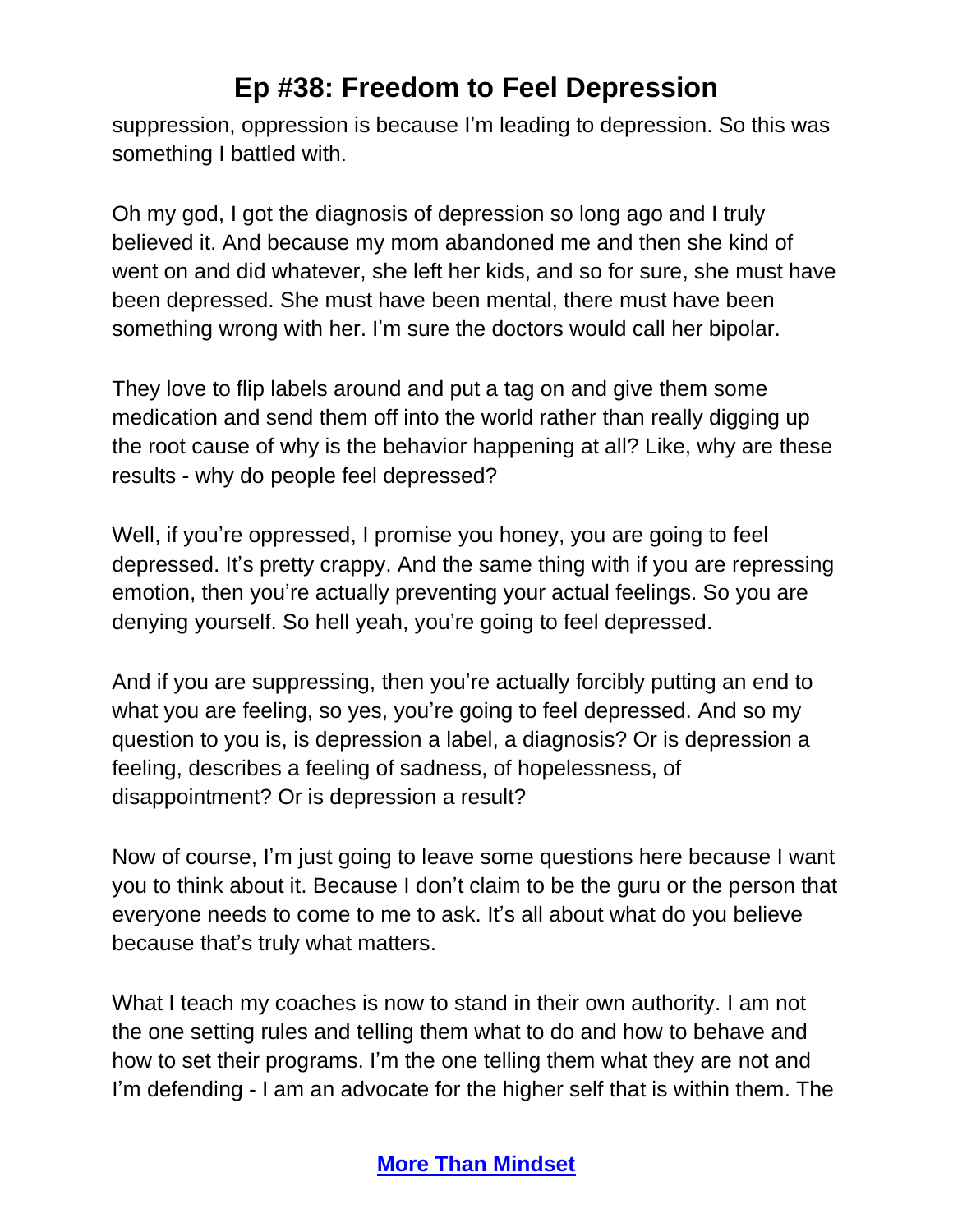natural soul essence that has come to this world to bring something forward in service. I defend, I advocate for that.

And so the rest of it is just a story. It's just the program, it's just the old beliefs that have been passed down. That stuff is what we have to get rid of and we chisel away, we crack, crack, crack, peel away, remove, unveil, unravel, unlayer, so that we can discover and identify the true soul essence and that authority and service that's coming forward.

I call this your unique gift. What are you equipped with from divine, from god, from whatever word you want to use, again, I don't put labels. I don't work by labels and I don't assume labels. And so wherever you tap into that force that is greater than you, that energy that is beyond all that wheel that has control of everything, you have been equipped with something.

You are someone. This is not in some of us. It is in all of us. Every single one of us has a unique gift. And that unique gift might be to serve a certain position for someone else. So we want to tap into that and if you were really clear about what that was and you were really confident, and I call this the Joan of Arc energy.

You truly believed and felt this to the bone. Like I'm talking bone marrow belief. Then you wouldn't be so concerned about the judgment, the condemnation, the comparison or opinions of other people because you would be in your authority of who you are as a soul being and you would just be Joan of Arc-ing it. You would just be getting out there and doing your work.

Because the reason that most leaders are sick is because they are stifling their magnificence, their excellence, their - whatever their brilliance is because they're afraid either they don't measure up or they're afraid they're going to be too big for the environment that they serve in.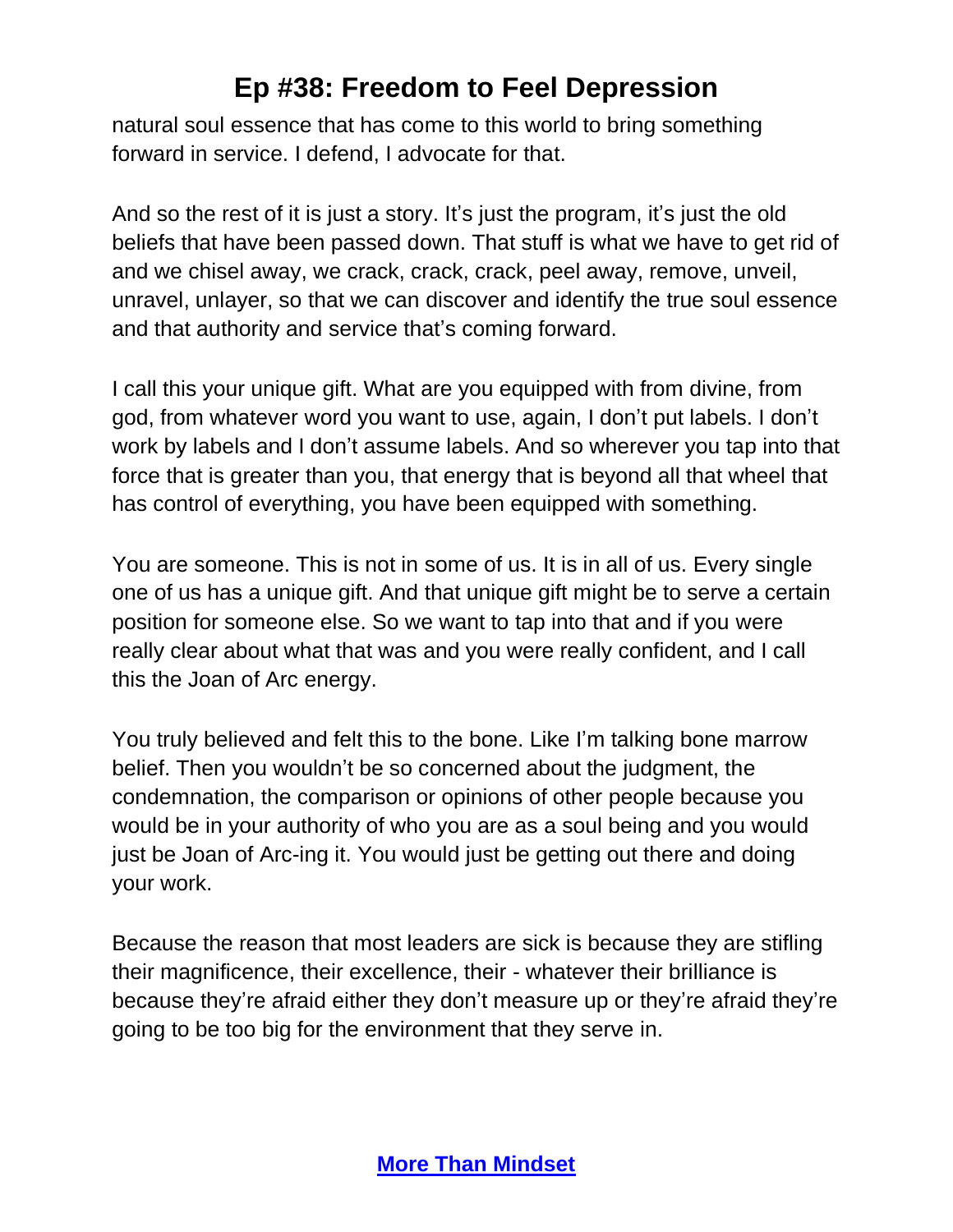And so if you've been told you're too big for your britches, you better come down off that pedestal, who do you think you are? And that's what I'm talking about when someone says that I'm trying to be a guru or a teacher, or I'm the person who knows all, never. I've never claimed that. Why would I claim that?

I am the authority who helps to chisel away for you to find the authority. Now that I will claim. I have no problem with that whatsoever. I think the teachings of Christ have been distorted. I think Jesus came to teach us how to be better humans.

He came to teach us not to judge, not to compare. He came to teach us that all of humanity was valid. That sin was of human nature. Whatever you want to call sin is your judgment. It is your label and it comes from your perception and it comes from your upbringing. How you were taught to believe what is sin.

And this drives me bonkers. I'm doing a whole series on this, on people who are not living in their power because they've been labeled, diagnosed, put down, scarlet-lettered about a sin that's actually not even a sin. It's just a perception. Anyway, I'm actually laughing. I'm not mad.

So I want to help my clients, my coaches, health and wellness leaders, I want to help you step into your authority and run your business with more joy, ease, and being. I want you to have that freedom to be who you are.

So I'm going to take this back to the example that I wanted to give you and that is we have repression, so that is the preventing a feeling from being had. It is denial. Don't know what to do with this, my mom told me I shouldn't cry, I shouldn't feel that way, my dad told me to go in the room and hide it until I could come out and not do it or whatever it is. Guys, you know what I'm talking about.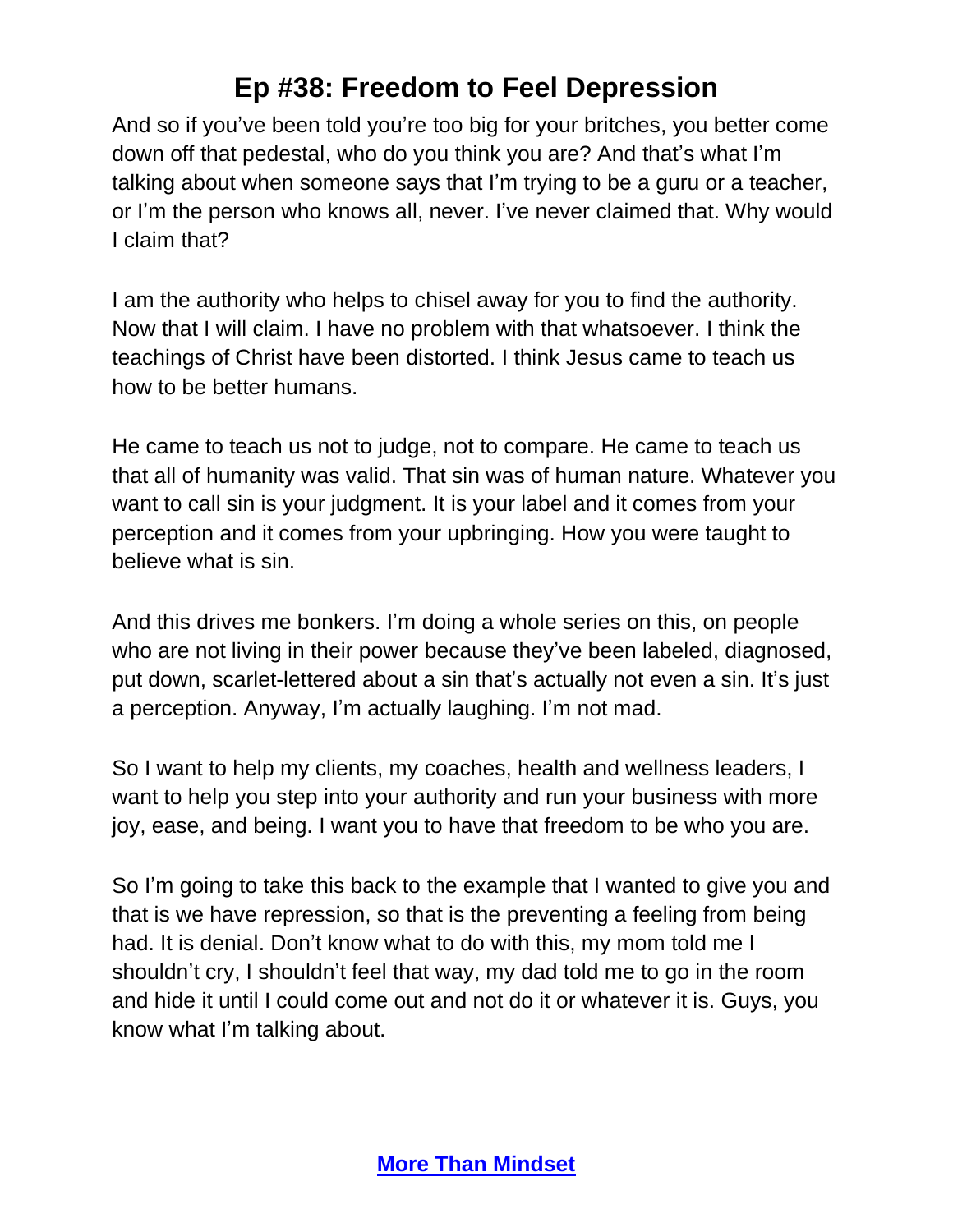It's you shouldn't act this certain way and then here's the human experience, here's the child who's having a very pure and natural human experience and they're feeling sad, they're feeling angry, they're feeling annoyed, and they're being told by the adult, by the program, to turn it off, it's not valid, you shouldn't feel that way, you are not a human. You need to go hide until you're not a human anymore.

Y'all, really? Let's call out the BS. That's a belief system. But that's why people repress. It's also why people have chronic pain, illness, and disease. It's also why people are broke and why people's relationships are broken. And why people are not confident. All of this is because of that story.

So if you need to rewind this and hear that again, I can say it again and again and again, but you have it hear so just rewind and listen to it as many times as you need for you to see it in a different perception.

So the suppression is actually when you've become the adult and you forcibly put an end to it. So you're going to cry and you stifle. Put an end to it so you don't feel it. You force it away. You're really sad, you're really disappointed, but you - what? What did I tell you about last week? You mentally bypass and you convince yourself that you don't feel it. You put an end, push it down, suppress it.

Oppression is when you live in the environment of someone telling you to do that. To repress and to suppress. The oppression comes from the tribe, it comes from the partner, it comes from your parents, it comes from the community, it comes from the environment that you serve in that oppression is a state of being.

When I looked it up, the actual definition is prolonged cruelty, unjust subject treatment. Mental pressure and distress. So tell me guys, do you live in a state of oppression? Because this is what I believe. We live in a state of oppression and our thought is, it is not safe to be my human self. It is not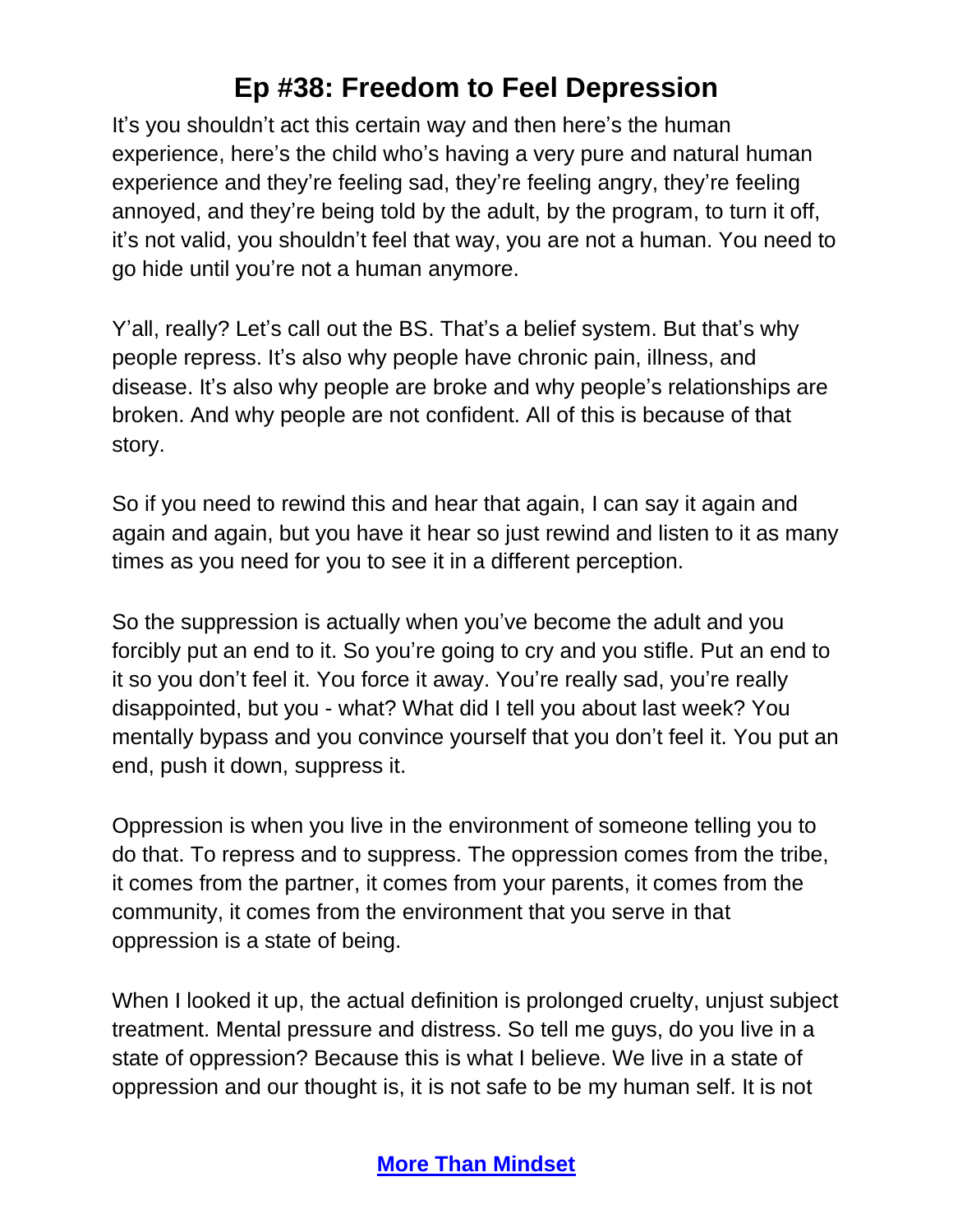safe to feel, it is not safe to believe what I feel, it is not safe to hear and believe what my body is signaling to me. It is not safe.

And then I feel and think about what you feel. When you don't feel safe to express, safe to feel, safe to be a human because healthcare and religion and society is telling you that it's wrong and you don't feel safe, you will feel doubt, you will feel unclear, what else? Think about it.

Doubt, fear, here it is. I'm about to tell you. You ready? Shame. You will feel ashamed because you're being denied your natural humanity. Your emotions. And when you feel ashamed, what action do you take? You hide, you become small, you try to dial in who you are.

You want to know why there's so much breast cancer and throat cancer and thyroid disease? Because your throat is you standing in your authority and speaking. That is your voice. That is actually how you communicate and express yourself.

But because you have shame and you have shut off these communication centers and you are hiding who you truly are, and you're worried about what people say and think because you've been told your entire life you should not feel that way, you should not think that way, you should not do that, you should not, you should not, you should not, you've taken that story into adulthood and now you're taking it into your business.

And when you hide and you're not authentic and you don't put yourself out there, what is the results that you get? I'm disconnected, I don't belong, no one listens to me, they don't hear me, and that is because you are not hearing you. That is because you are not seeing you and that is because you are not allowing you to be all of you.

And the result is depression. I believe depression is a state of being that is brought on by the action of repression, the state of suppression and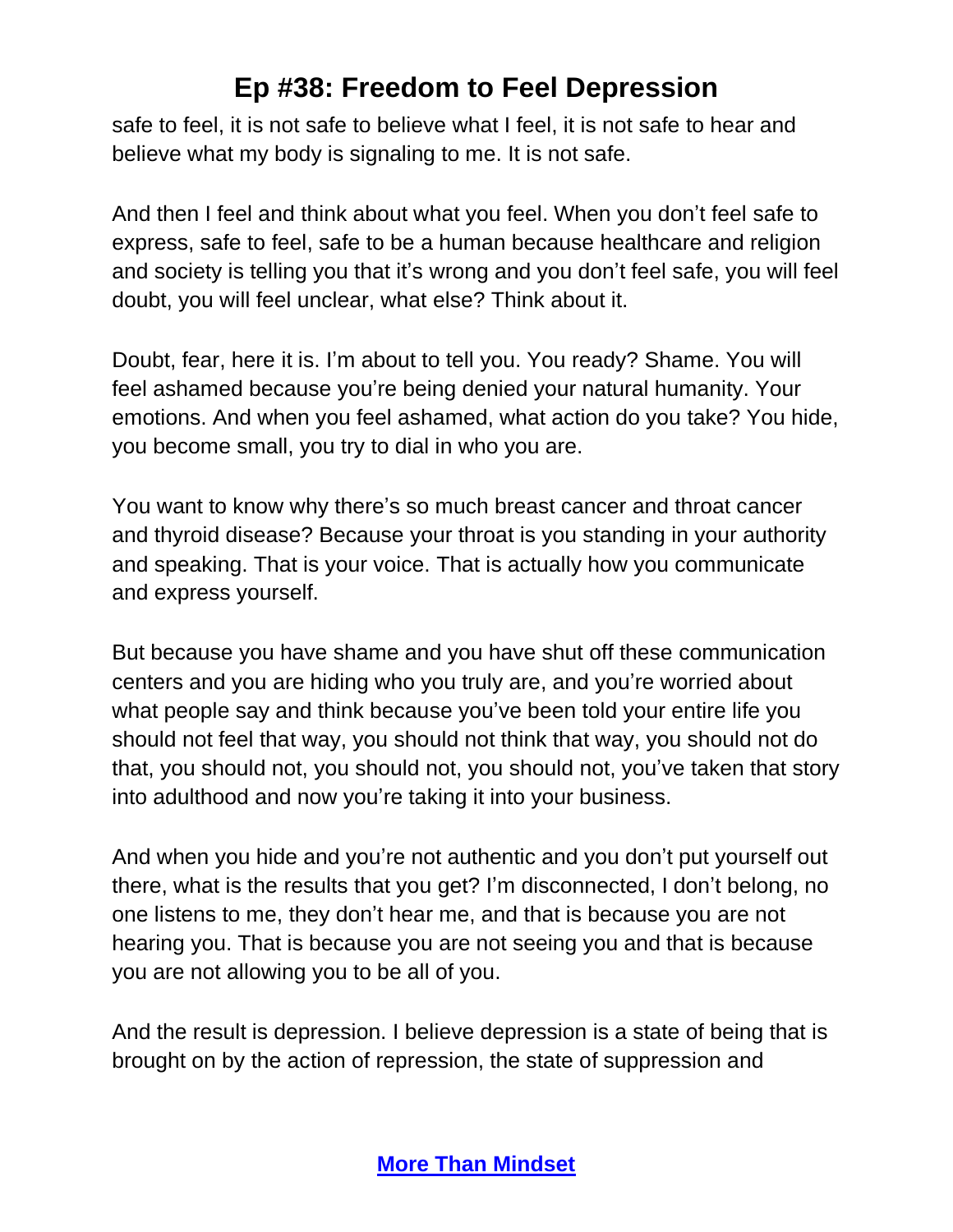oppression creates depression. It creates a stifling of humanity, of soul essence, and that is what you are so it's a denial of yourself.

And when you are denying yourself, you will not be in a state of joy, ease, or a state of being in freedom. Because if you felt the freedom to be yourself, you would be in joy and ease because it would be very easy to be yourself. But by disengaging and by becoming passive and dismissive, you actually create the state of depression.

Think about teenagers. You guys have teenagers? Think about trying to talk to your teenagers and they're passive and dismissive and they disengage. Use that as a mirror and ask yourself, where am I disengaging? Where am I not being open? Where am I not listening?

Ask yourself the question and just notice that how we do anything is how we do everything and these mirrors pop up everywhere. And they pop up for us, for our awareness, for our awakening.

And if you can see this and you can step into a state of safety to be yourself, to be willing to have these stories chiseled away, peeled away, chipped away, if you were willing to release the program, to let go of the old patterns and conditioning of the generational systems and society's structures, if you were willing to step away from that and step in full authority of who you are as a soul being, as a child, a creation of god, of divine, and an example of Christ or whatever you choose whose your leader, whose your teacher, whose your person that you look up to.

How can you be an example of their work? Because the work I teach is an example of Christ consciousness. All of this time, all of the pain and suffering and all of the teachings have been about this. It's how can we have this soul essence experience on this earthly plane. How can we bridge the third dimension and the fifth dimension?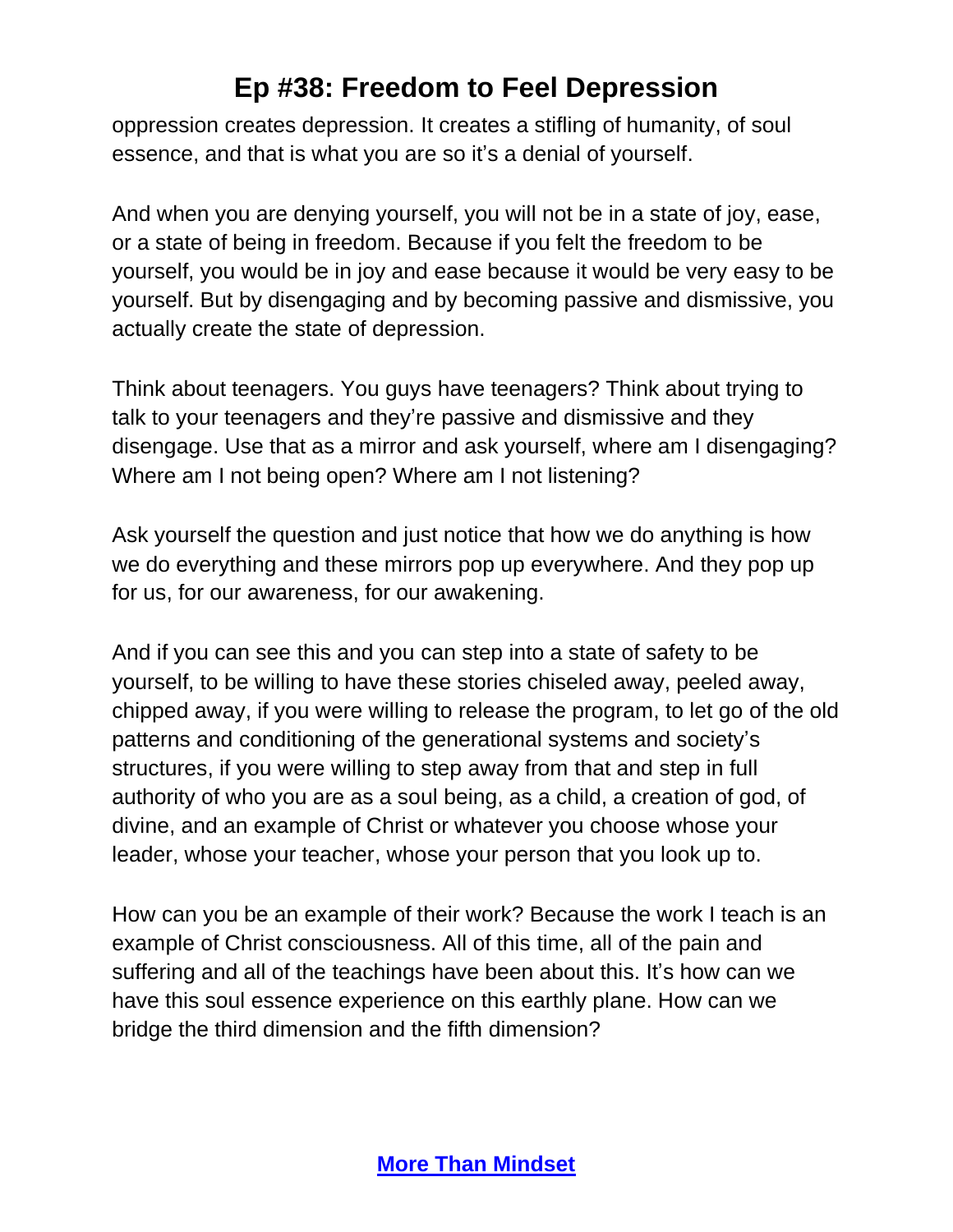This is where we are right now. In this time and space, we're right here on the bridge and we have this lull happening as we dive in and up and in and up, and we bring it with us. I have another example but I'm running out of time so I can just share it with you later.

But I just want you to really sit with this today and see if you can notice where it's truly you being yourself and where it's a program that you have to act a certain way because of society, because of your environment, because of your parents, because of the system.

And then ask yourself why you're not putting yourself out there and is it shame because you were taught to be ashamed of your humanity? You were taught to turn it off, to hide it, to suppress it, to repress it, to whatever. Because it was not okay to feel it because it could be the story that's driving this bigger story because it just follows us.

It's kind of like if you leave this husband and you just marry another, you're just going to take the same problems. You just assume work it all out, it's not saying you have to stay if you're in an oppressed situation, but at least open your eyes to see what's happening. See where the oppression is and see where you are responsible.

Because this is you. You don't get to blame anyone else. This is all you and all of the changes happen within you. The repression is your choice, the suppression is your choice, the living in the state of oppression is your choice and I believe depression is also because I truly believe that depression is the result.

Let me know what you think. If you know someone else could benefit from listening to this, please share. I ask you to follow, to comment, to let other people know about the podcast. We just changed it and I absolutely love it. We've opened up the coaches portal, which is really fun.